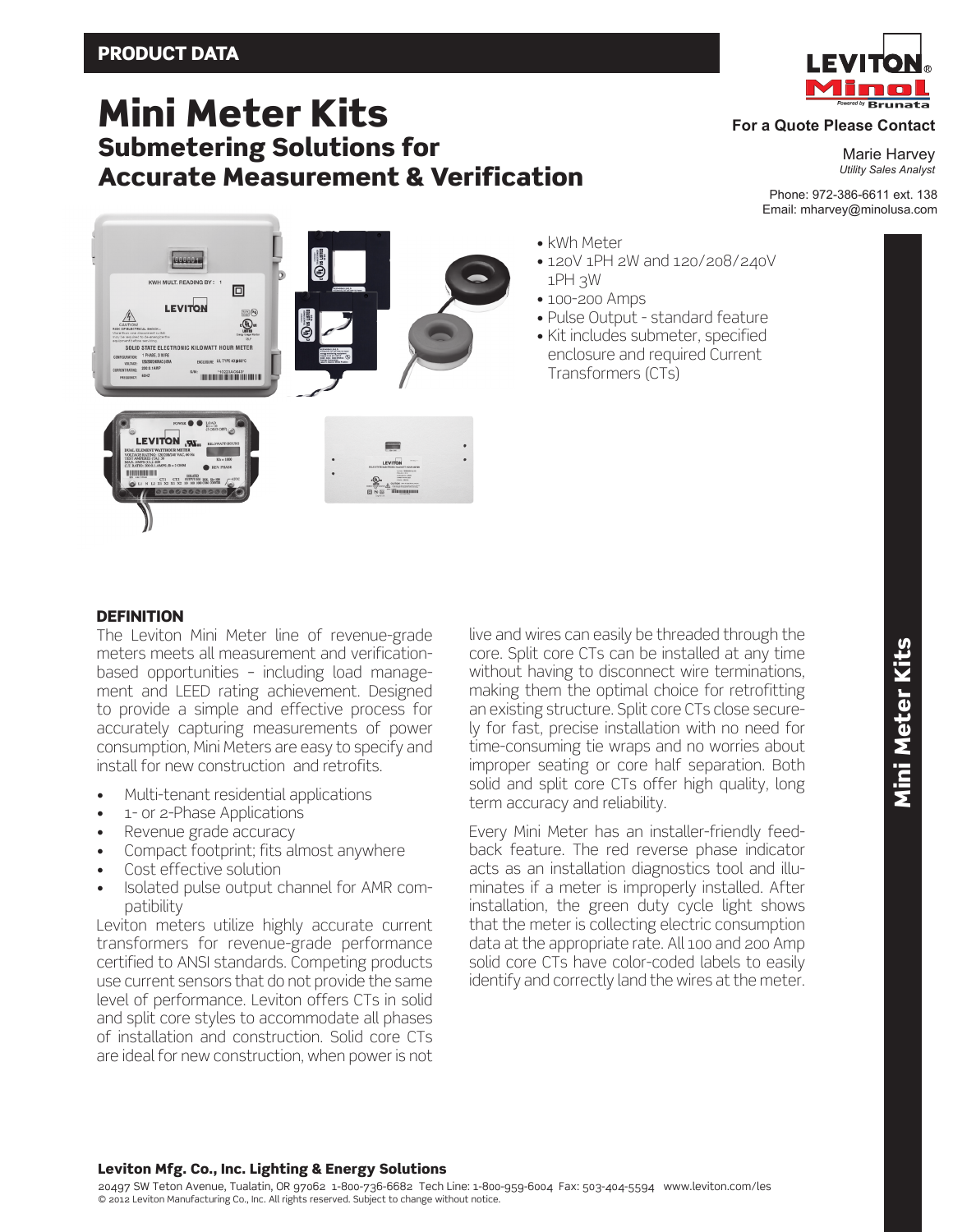# PRODUCT DATA

# APPLICATIONS

Use Mini Meters in multi-tenant residential and certain commercial industrial applications for:

- Load profiling and benchmarking
- AMR/BAS/BMS/EMS integration
- Usage aggregation
- Tenant cost allocation
- Measurement and verification
- Energy conservation and cost reduction
- Green building initiatives and Government mandates

# FEATURES

- Measures kWh
- Revenue-Grade: Conforms to all applicable standards of ANSI C12.1
- Equipped standard with an Isolated Pulse Output channel for automated meter reading
- Available in indoor flush mount enclosure
- Available in NEMA 4X indoor/outdoor enclosure packages and Multiple Meter Units (MMUs) from 2-19 meters
- Utilizes revenue-grade 0.3% accuracy class 0.1A secondary solid core current transformers (CTs) that conform to all applicable ANSI requirements or 1.0% accuracy split-core CTs
- Up to three sets of CTs per phase can be paralleled per meter without the need for a meter multiplier
- CT lead length maximum: 48"
- "6" models UL/cUL Listed Energy Usage Monitor per CCN FTRZ; "7" models UL/cUL Recognized Energy Usage Monitoring Equipment
- Ten year warranty

# CONFIGURATIONS\*

| <b>AMPERAGES</b>    | <b>PHASE/VOLTAGES</b> |
|---------------------|-----------------------|
| $\log$ and $\log A$ | 10/2W-120V            |
| 100 and 200A        | 10/3W - 120/208/240V  |

\* Contact factory for non-US voltage configurations.





### DIMENSIONS INDOOR ENCLOSURE

### $4.62''$ 117.35mm  $2.15'$  $2.84''$ 54.61mm 72.14mm  $3.53''$ 89.67mm  $5.13''$ 130.30mm  $1.28''$  $1.11''$ 32.51 3.30mm mm  $0.13^{7}$ 3.30mm  $5.13''$ 130.30mm





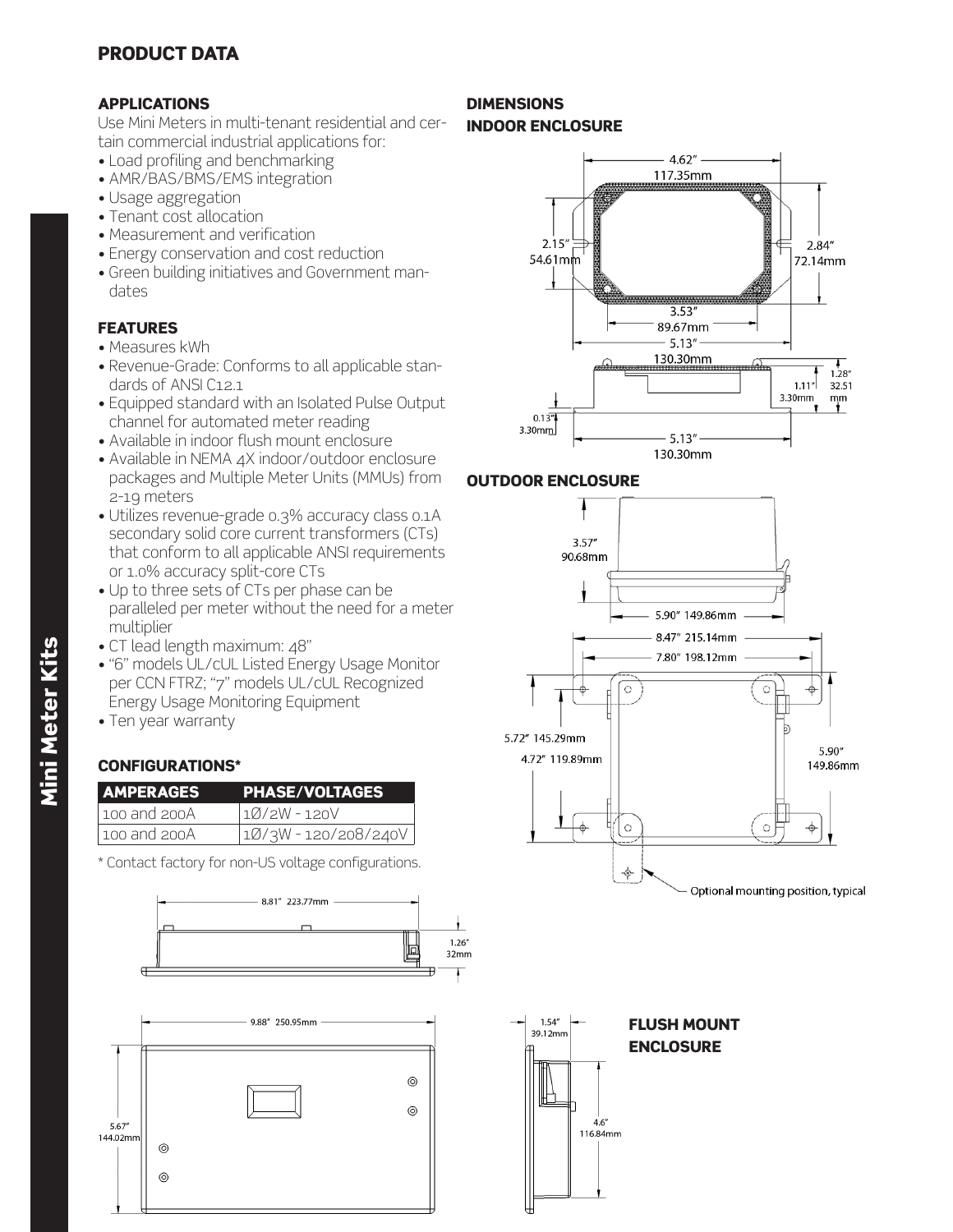

### SINGLE ELEMENT, MINI METER HOOKUP DIAGRAM



### DUAL ELEMENT, MINI METER HOOKUP DIAGRAM



Leviton recommends solid core transformers (CTs) for revenue-grade accuracy. Our 100A and 200A color coded CTs assist with correct installation by indicating *phase monitored. Split core CTs are also available upon request for applications where power cannot be interrupted during installation. Our 100-5,000 Amp Split Core CTs offer +/-1.0% accuracy.*

\*Short circuit protection per NEC and local codes by others

### Leviton Mfg. Co., Inc. Lighting & Energy Solutions

20497 SW Teton Avenue, Portland, OR 97062 1-800-736-6682 Tech Line: 1-800-959-6004 Fax: 503-404-5594 www.leviton.com/les © 2012 Leviton Manufacturing Co., Inc. All rights reserved. Subject to change without notice.